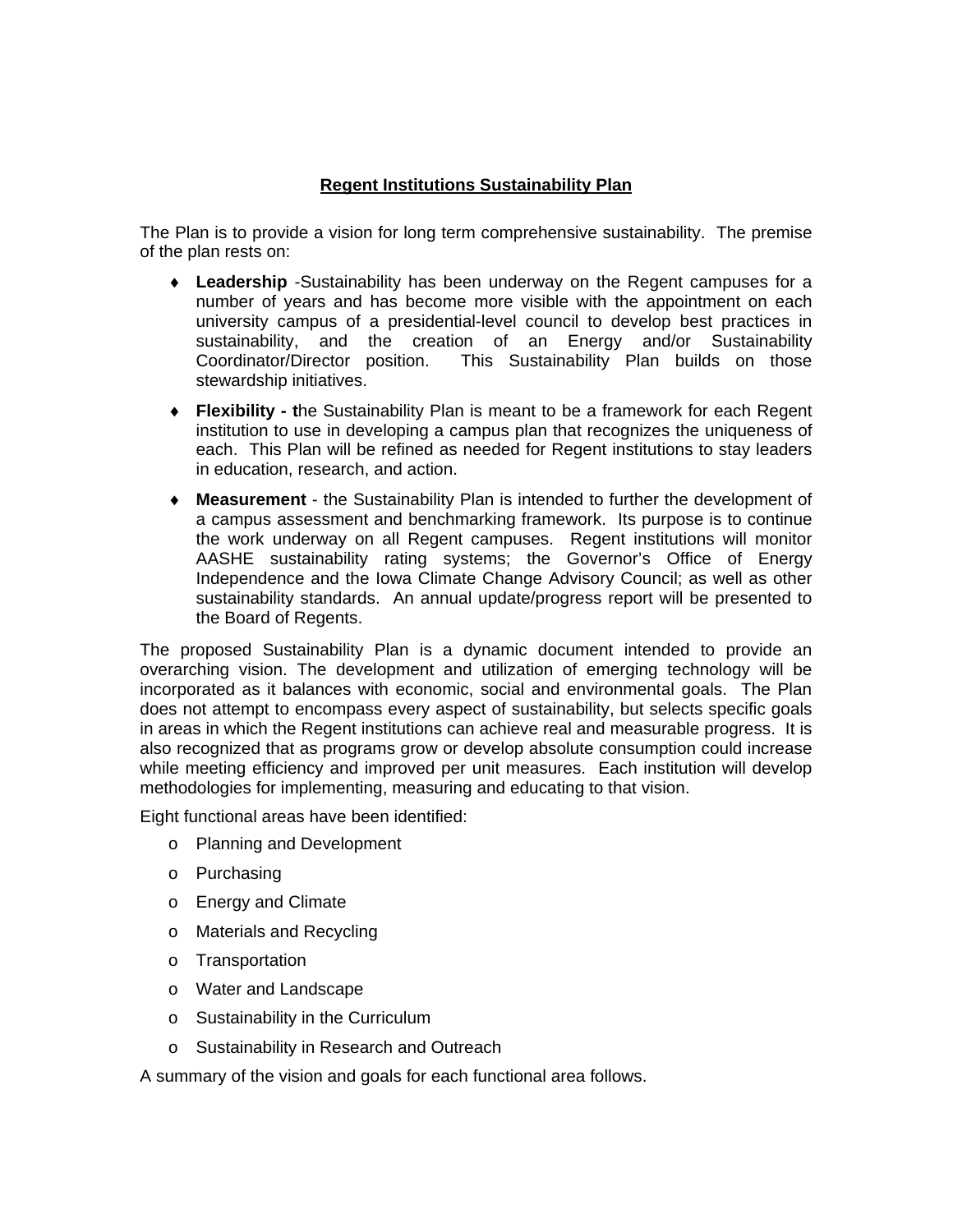# **Planning and Development**

**Vision:** Each institution will demonstrate a commitment to sustainability in its campus master plan, incorporating environmental stewardship.

- 1. LEED Certification: All major projects<sup>1</sup> (new buildings and major capital renovations) initiated after April 1, 2009 shall meet or exceed the U.S. Green Building Council's guidelines for silver level LEED certification.
- 2. Design Professional Services Selection: For all major capital projects<sup>1</sup> initiated after April 1, 2009, preference shall be given to design professionals with LEED certification experience.
- 3. **ASHRAE Energy Standards:** All new building and major capital renovation projects that alter mechanical and electrical systems shall exceed the current American Society of Heating, Refrigerating & Air Conditioning Engineers (ASHRAE) 90.1 requirements, which provides minimum requirements for energy efficient design of buildings.
- 4. **Energy Efficient Lighting and Lighting Systems:** The design of new lighting and lighting control systems shall comply with the latest version of the American Society of Heating, Refrigerating & Air Conditioning Engineers/Illumination Engineering Society of North America (ASHRAE/IESNA) 90.1, Energy-Efficient Design of New Buildings Except Low-Rise Residential. The Lighting quality and light uniformity shall comply with Illuminating Engineering Society of North America (IESNA) Standard, Current Edition.
- 5. **Electronic Business Solutions:** All campuses shall encourage electronic business solutions to reduce the demand for paper and travel, such as electronic systems and teleconferencing.

Major project is defined as a facility over 20,000 gross square feet. A major capital renovation is defined as a construction budget that will cost more than 50% of the facility's replacement value. LEED Silver refers to a certificate program by US Green Building Council's Leadership in Energy and Environmental Design (LEED) Green Building Rating System™.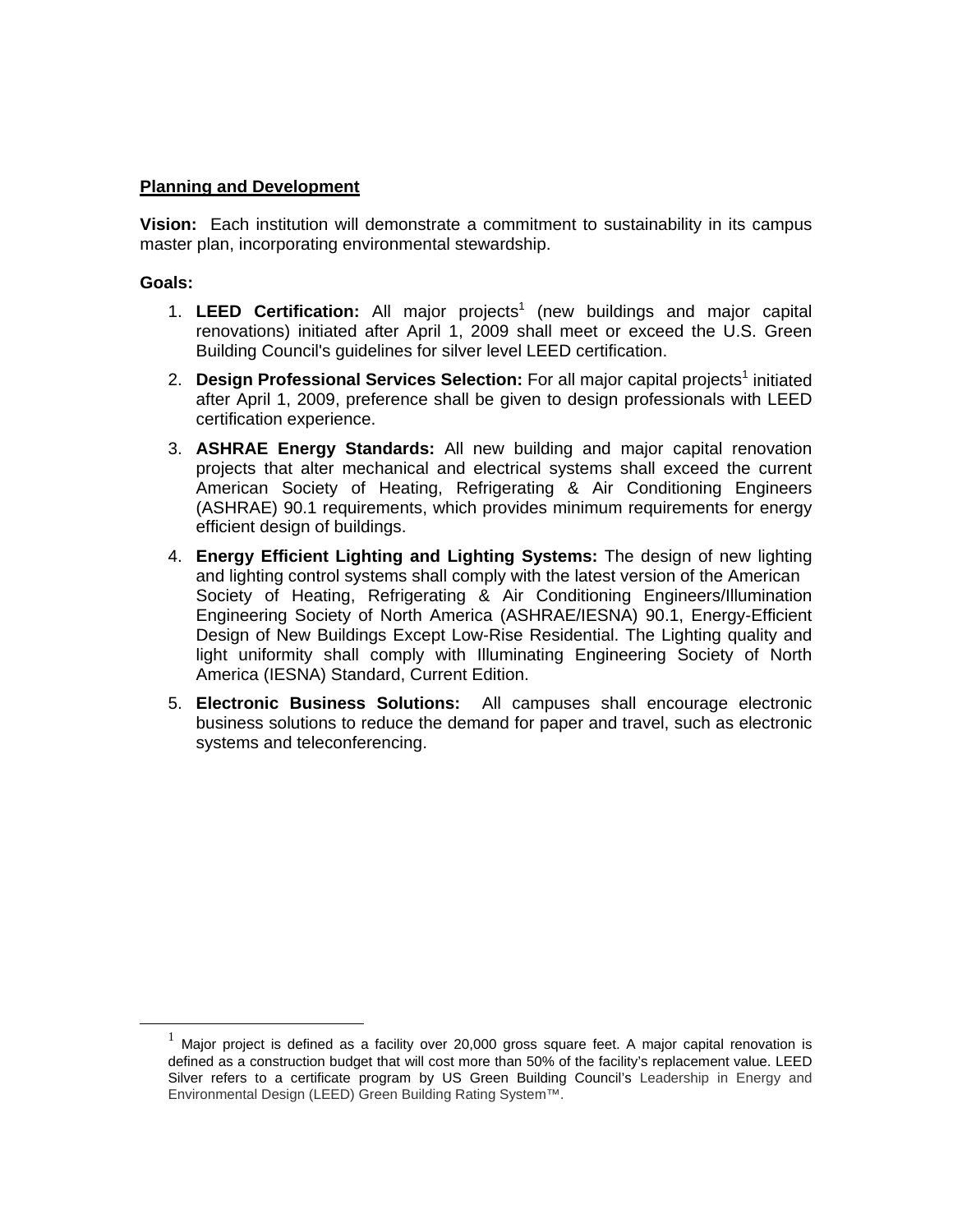# **Purchasing**

**Vision:** Each institution shall adopt a campus-wide environmentally preferable purchasing plan that is consistent with best practices in higher education. These policies will increase the purchase of products with a reduced environmental impact, while balancing the purchase decision with fiscal responsibilities.

# **Goals:**

 $\overline{a}$ 

1. **Energy Efficiency**: Institutions shall specify U.S. EPA Energy Star\* 2 equivalent or better ratings on applicable energy consuming products when available and practicable. When Energy Star labels are not available, all purchasing units shall choose products that are energy efficient.

# **2. Source Reduction**

- o Institutions shall purchase products with a minimum of 30% Post Consumer Waste (PCW) recycled content for paper products, or, at the minimum, EPA standard for other products, or bio-based materials, when available and practicable.
- o Institutions shall encourage vendor packaging that is reusable, contains a minimum of hazardous and non-recyclable materials, and meets or exceeds the recycled material content levels in the U.S. EPA Comprehensive Procurement Guidelines for Paperboard and Packaging.
- o Reduce the use of disposable products. Specify and purchase products that are reusable or refillable wherever feasible and practical
- o By July 1, 2012, the Regent institutions' combined purchases with recycled content will increase by 10% over the base year of FY 2010.
- 3. **Buy Local**: Institutions shall encourage purchase of locally grown and produced products, defined as within Iowa or a 500 mile radius of the institution, to minimize the environmental costs associated with shipping.
- 4. **Green Goods and Services:** Institutions shall encourage the use of greencertified products and services such as, but not limited to, Green Seal, Egologo, EPEAT (Electronic Product Environmental Assessment Tool), FSC, etc.

 $2$  Energy Star is a voluntary labeling program of the U.S. Environmental Protection Agency (EPA) and the U.S. Department of Energy that identifies energy efficient products. Qualified products exceed minimum federal standards for energy consumption by a certain amount, or where no federal standards exist, have certain energy saving features.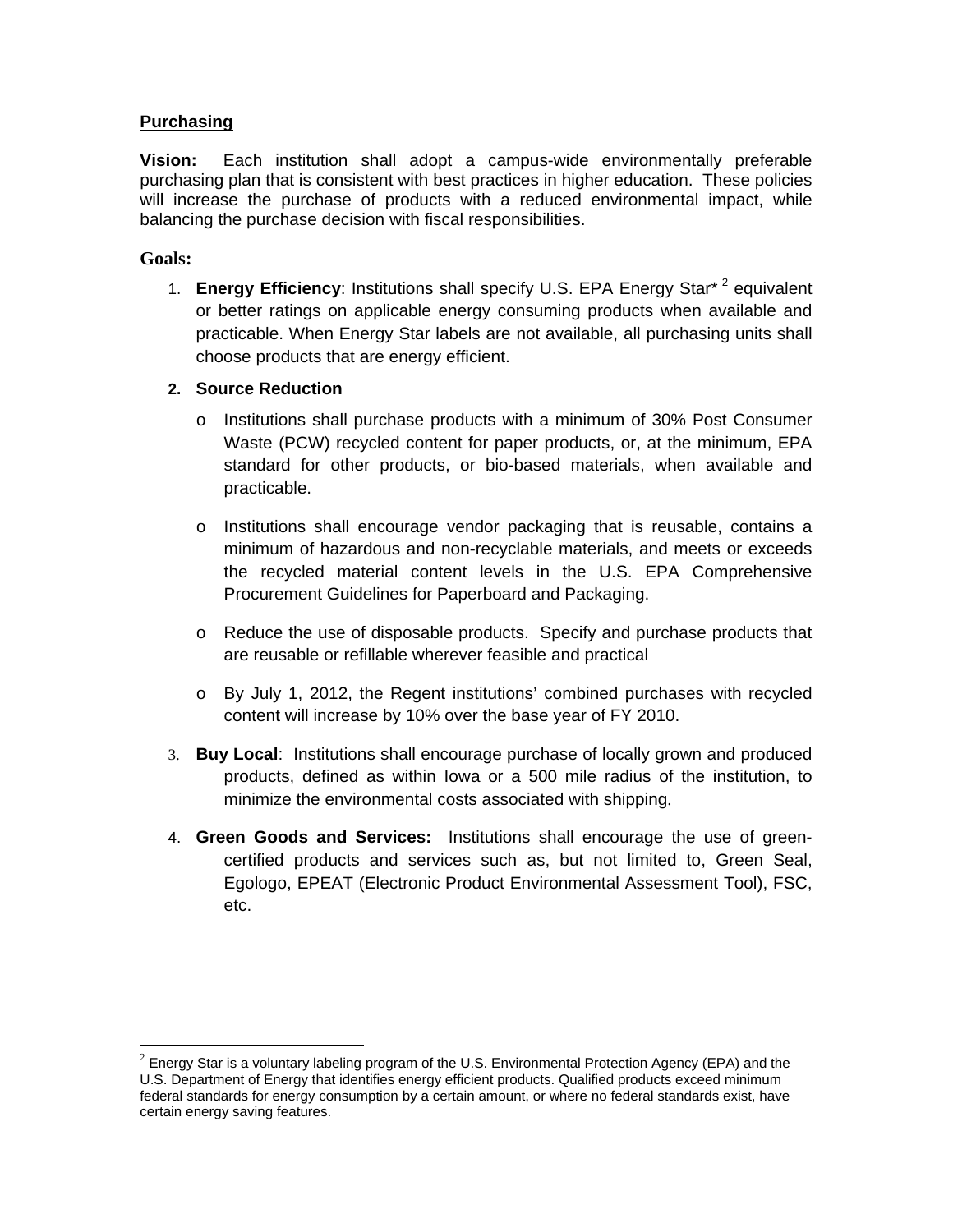## **5. E-procurement:**

- o Institutions shall strive to achieve paperless processes by reducing the use of paper, toner, storage files and space
- o By January 1, 2010, institutions shall require all bidders for goods and services (excluding construction) to:
	- submit bids/proposals electronically or, at a minimum, on recycled paper, double-sided and without extra materials not requested
	- reduce packaging or minimize the negative impact of packaging
	- consider the environmental and social impact costs over the lifetime of a product or services in evaluation criteria.

### **Energy and Climate**

Vision: Institutions shall commit to pursuing climate neutral<sup>3</sup> operations through energy efficiency, conservation, on-site generation and strategic procurement of clean and renewable energy.

#### **Goals:**

 $\overline{a}$ 

1. **Metering:** By July 1, 2013, 90 percent of the utilities (steam, condensate, electricity, potable water and chilled water) systems shall be metered at the point of consumption to measure effectively use and waste in the system.

#### 2. **Energy Portfolio:**

- o By July 1, 2013, the combined energy portfolio of the Regent institutions shall include at least 10% from renewable sources.
- o By 2025, the Regent institutions shall meet the Culver/Judge Energy Legislation Initiative for a renewable standard of 25% (http://www.governor.iowa.gov/news/2008/01/15\_1.php)
- $\circ$  The Regent institutions shall establish individual goals to enable the collective success toward the use of renewable energy. As part of this, the institutions will also develop and act on individual plans for energy reduction, energy efficiency and energy conservation goals.
- o The Regent institutions shall achieve reductions in Greenhouse Gas (GHG) emissions consistent with the strategies developed by the Iowa Climate Change Advisory Council created under Iowa Code § 455B.851 in 2007<sup>4</sup>.

 $3$  Climate neutral is defined as net zero impact on Earth's climate achieved by minimizing GHG emissions as much as possible, using carbon offsets or other mitigating measures.

January 2, 2009, The Iowa Climate Change Advisory Council came to consensus on two greenhouse gas reduction scenarios and 56 policy options in their 469-page final report to the Governor and General Assembly: 1) 50% cutback from 2005 emissions by 2050, with interim goals of 1% by 2012 and 11% by 2020; and 2) 90% cutback from 2005 emissions by 2050, with interim goals of 3% by 2012 and 22% by 2020.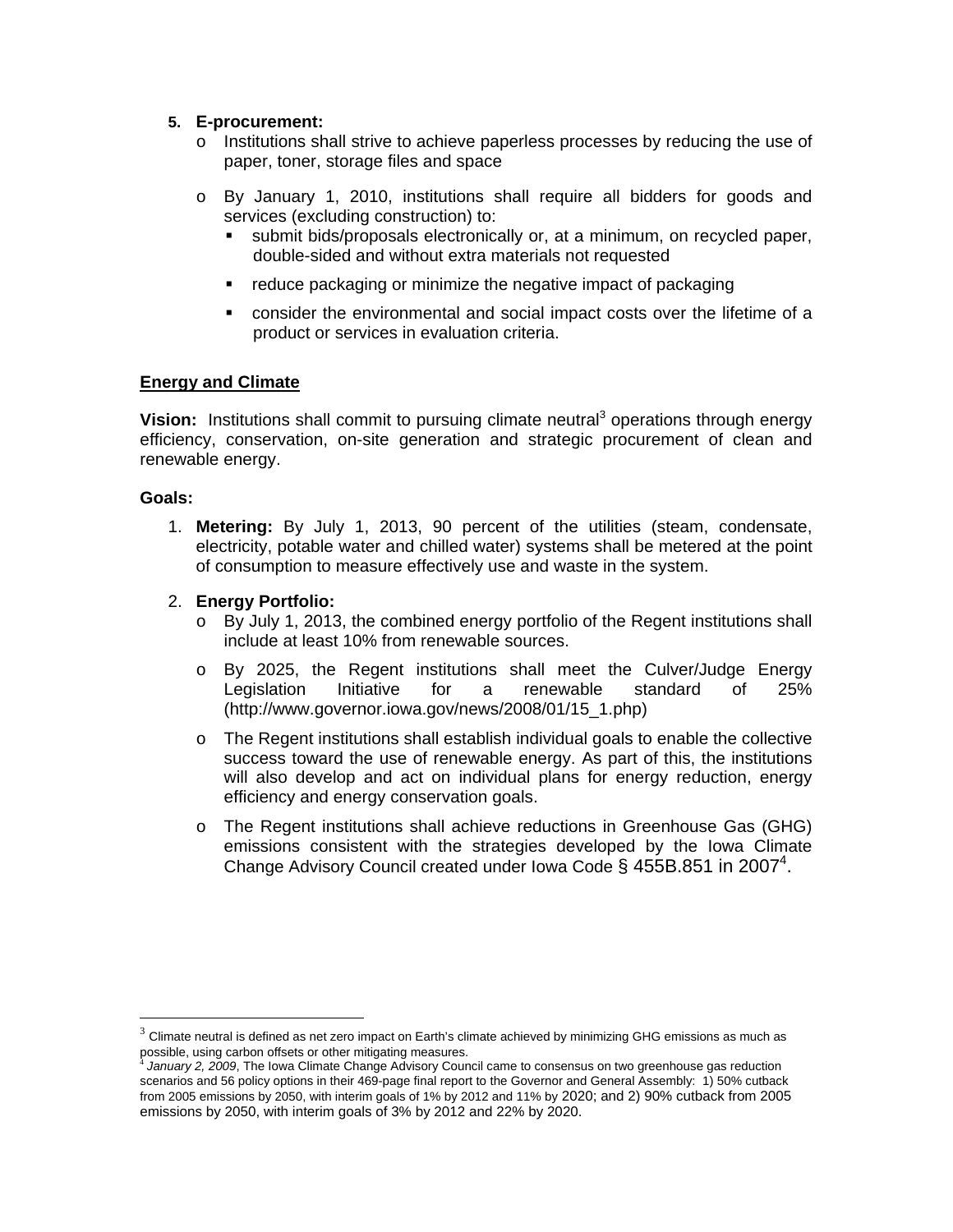# **Materials and Recycling**

**Vision:** Regent institutions shall reduce the volume of materials and resources consumed, and reuse or recycle resources and materials whenever possible, with the long-term objective of contributing to the development of a waste-free society.

# **Goals:**

- 1. **Recycling:** Encourage and promote programs that reuse, repurpose or recycle surplus items such as lamps/light bulbs, toxic waste, batteries, paper, bottles, and other products where feasible and practicable.
- 2. **Conserving:** Select the duplex setting as the default for printers and copiers, and use recycled toner whenever possible.
- 3. **Materials:** 
	- o Recycle electronic waste in a responsible manner*.*
	- o Encourage institutions to continue to identify strategies and programs to mitigate waste.

# **Transportation**

**Vision:** Regent institutions shall develop transportation strategies that increase fuel efficiency and reduce fuel use, air pollution and carbon dioxide emissions while providing opportunities for alternative transportation including bicycle and pedestrian infrastructure.

- 1. **Emissions:** Regent institutions shall reduce the emissions related to the campus fleet through:
	- o Increasing E85 and biodiesel alternate fuels while increasing the percentage of Flex Fuel, hybrid and electric vehicles in each fleet.
	- o Increasing the number of passenger miles traveled (number of passengers times the miles traveled) in university fleet vehicles, relative to total fleet mileage.
	- o Reducing the number of vehicles used for transportation of employees and guests to/from airports.
	- o Initiating discussions with Risk Management personnel to resolve Worker's Compensation issues to allow Regents' fleet vehicles to transport other state, county, municipal, and governmental staff and officials on coordinated travel.
	- o Increasing efforts to reduce vehicle idling.
- 2. **Alternative Transportation:** Regent institutions shall strive to reduce the number of single occupant vehicles coming to campus through:
	- o Creating new or expanding programs or partnerships with municipalities and local bus, van pool and ride share systems to provide alternatives to commuting alone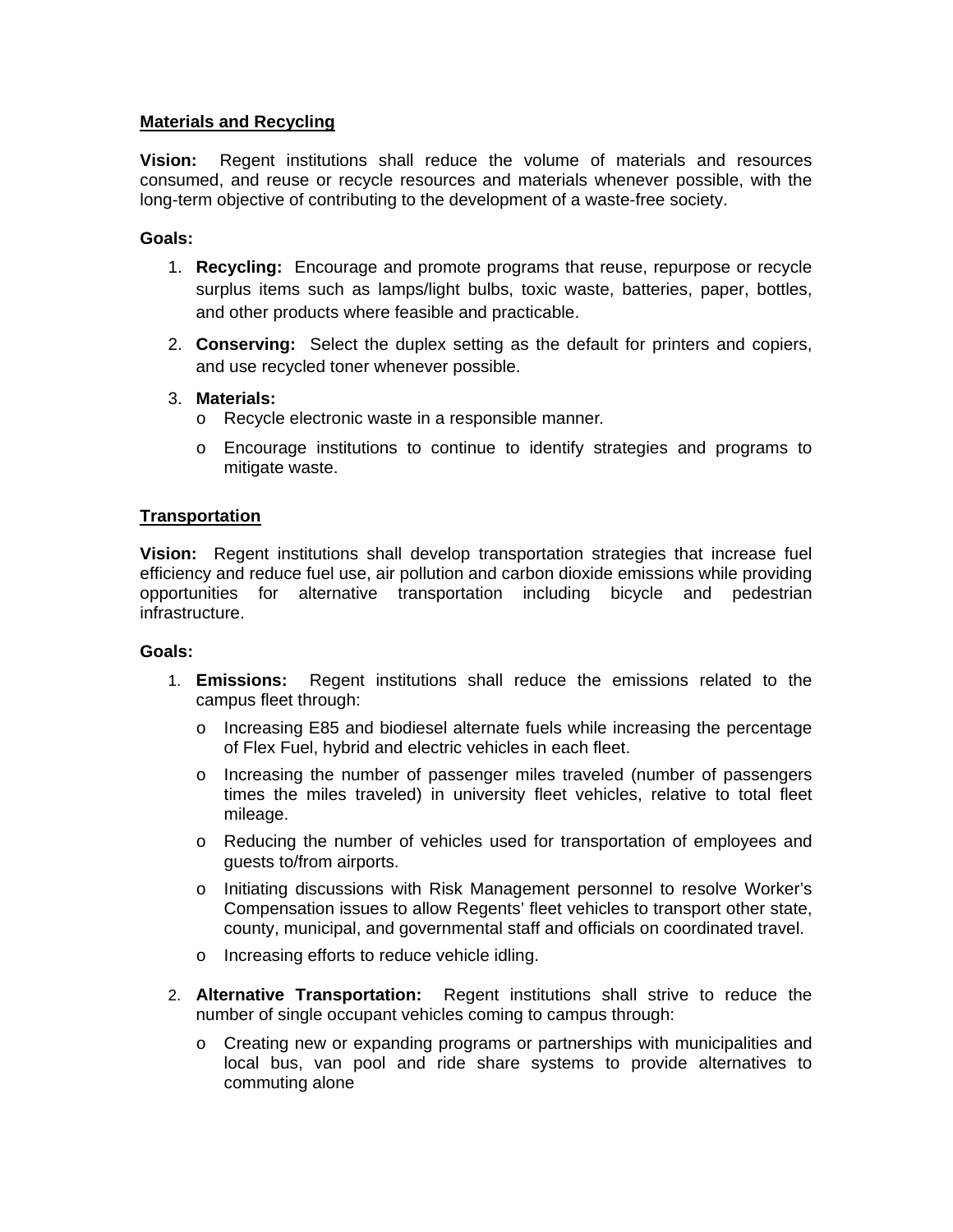- o Increasing parking system controls or incentives to encourage alternatives and achieve reductions in the number of single passenger commuter vehicles.
- o Expanding the use of teleconferences, video conferencing, and interactive webinars with geographically distant individuals
- o Coordinating travel of employees attending the same event.
- o Encouraging walking and biking by enhancing safe walking paths, bike lanes, and other bicycle programs such as bike storage.
- o Exploring work alternatives and alternative scheduling that meets the needs of the institution.

## **Water and Landscape**

**Vision:** Regent institutions shall pursue water saving and efficiency measures, including collection technologies and re-use mechanisms.

#### **Goals:**

- 1. **Irrigation Water Consumption**: Regents institutions will adopt best management practices for minimizing irrigation and for the use of graywater for this purpose.
- 2. **Organic Campus:** Regents institutions will use Organic Materials Review Institute (OMRI) listed pesticides and fertilizers on campus when feasible and practicable.
- 3. **Stormwater Management:** Regents institutions will adopt best management practices for stormwater on campus.

#### **Sustainability in the Curriculum**

#### **Public Universities**

**Vision:** Regent institutions will pursue a sustainable future through the curriculum by:

- o Providing educational opportunities for students to facilitate their acquisition of the knowledge, skills, and collaborative work ethic necessary to engage effectively in public discourse and policy debate and in other hands-on problem-solving in matters relating to environmental, social, and economic sustainability;
- o Providing educational programs that prepare students for sustainability-related careers (e.g. in wind power and other green industries, biobased energy and other biobased products, governmental organizations, international economic or policy organizations, non-governmental organizations, farmers, researchers, engineers, writers, or teachers);
- o Providing opportunities for students to participate in sustainability-related research, the "greening" of campus infrastructure, civic engagement, and internships;
- o Exposing students to ideas and issues related to a sustainable, balanced, and ethical future for the planet and its inhabitants, including (1) the dynamics of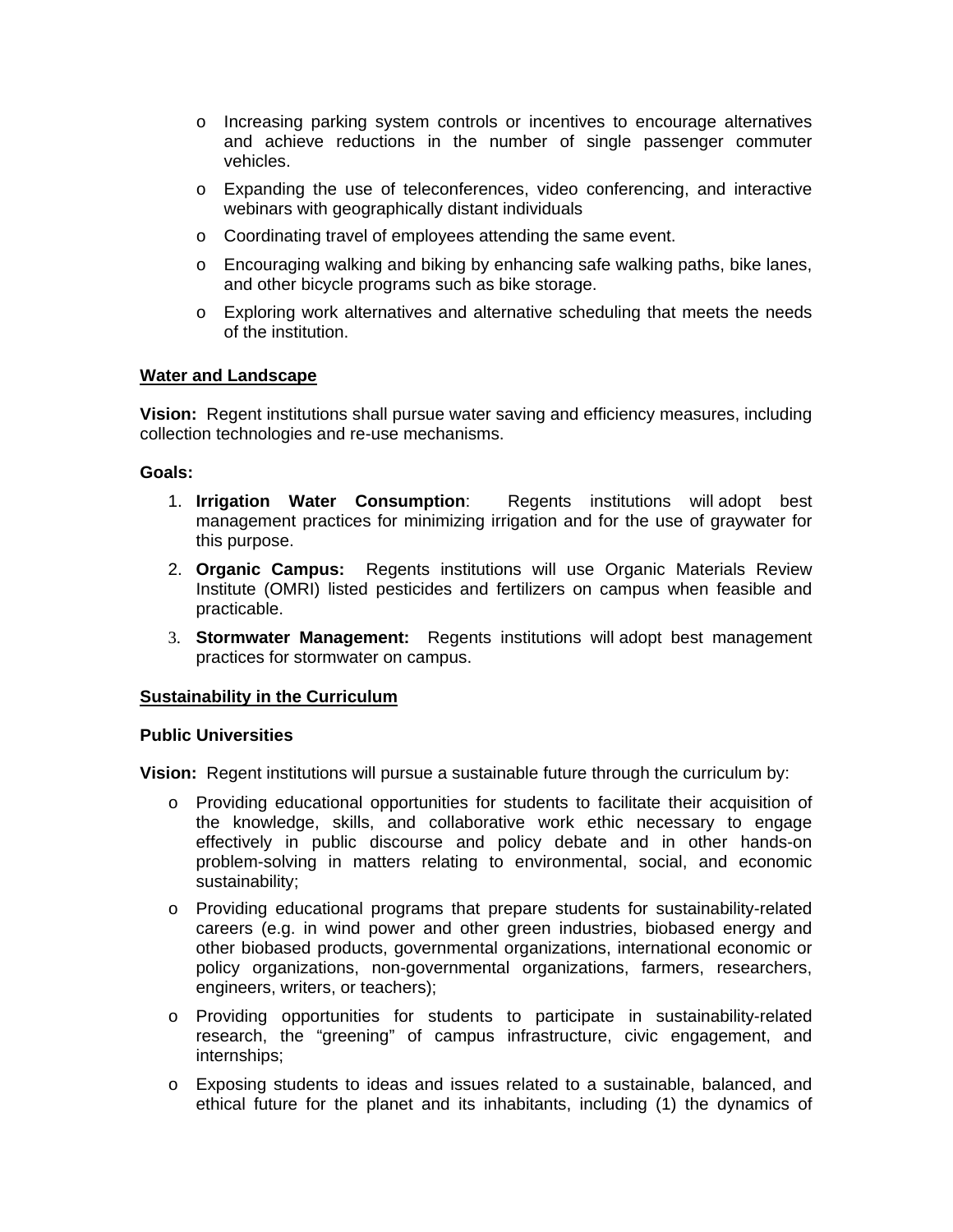biological population growth and decline in the natural world, predator-prey models, overexploitation of natural resources, and energy balances; (2) how human behavior affects the natural world and the ability of earth to sustain life; and (3) the stochastic interplay of human and natural factors in determining the long-run population growth path for human and non-human species; and

- o Helping students understand how to make informed rational decisions as consumers, workers, resource owners, and citizens electing government officials by taking into account the effects of human actions on human welfare in this and future generations.
- o Helping students think in terms of economic, social, political, and environmental sustainability, as well as environmental health.

- 1. Increase efforts to recruit high school students, as well as professional and graduate students, who are seeking an education in sustainability at an institution that practices sustainability.
- 2. Increase the sustainability experiences for freshmen through first-year seminars, core general education requirements, or living/learning communities.
- 3. Make sustainability a part of all orientation programs on campus.
- 4. Form curriculum workshops to engage and assist faculty and teaching assistants in integrating sustainability into general education and, as appropriate, undergraduate and graduate programs.
- 5. Continue to participate in national efforts to understand and promote sustainability education, such as the National Teach-in Day for Climate Change and Sustainability, the workshop on sustainability education sponsored by the Association for Advancement of Sustainability in Higher Education, and the Consortium on the place of sustainability in Global Learning Leadership sponsored by the Association of American Colleges and Universities.
- 6. Increase the curricular offerings in sustainability to undergraduates through majors, minors, certificates, internships, service learning, and living/learning communities.
- 7. Continue to support incorporating sustainability in the curriculum and in faculty research.
- 8. Encourage departments to offer interdisciplinary courses related to sustainability.
- 9. Offer courses that address specific issues related to sustainability, including encouraging students to be knowledgeable and responsible citizens and preparing students to pursue sustainable practices in their professions. Topics that can be addressed are environmental restoration and preservation, LEED construction practices, efficient operation and control of mechanical and power systems, alternative power sources, and sustainability incorporated in the design of human environments.
- 10. Sponsor Town Hall meetings on campus to discuss curricular efforts related to sustainability.
- 11. Create sustainability enhancements for graduate and professional degree students through certificates, internships, or research partnered with green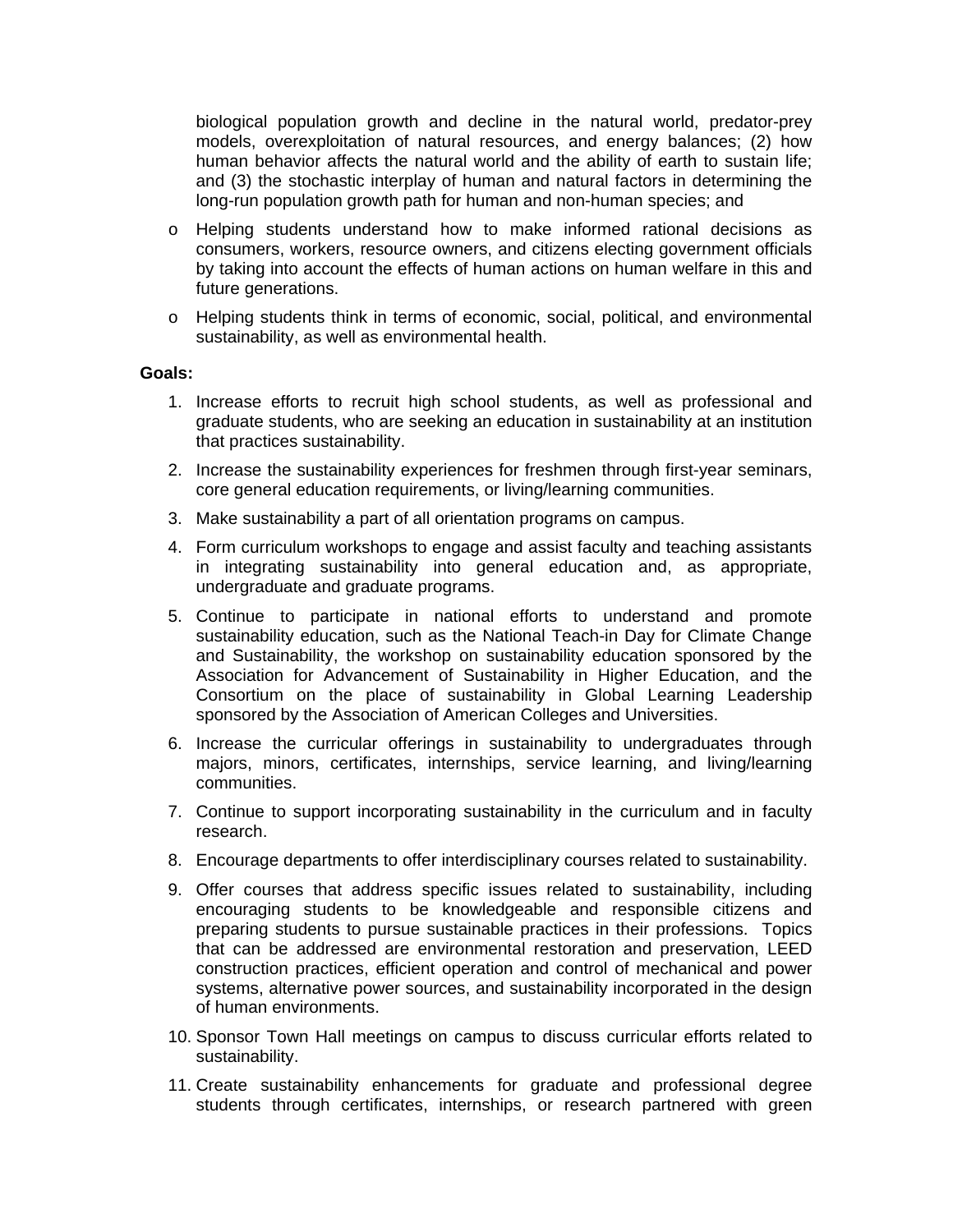industry, government agencies, or non-government organizations.

12. Increase opportunities for sustainability education through stand-along certificates for returning students, certificates through distance education, or cooperative agreements with community colleges.

#### **Special Schools**

**Vision:** Each student will know and practice principles of sustainability at home, at work, and in the community. ISD and IBSSS will provide high quality educational experiences that integrate the principles of sustainability and ecoliteracy into all curricular areas, as well as extracurricular and dormitory experiences.

#### **Goals:**

- o Students will define vital characteristics of "energy efficiency" for the home and the community and will identify at least four specific ways to practice energy efficiency in the home. This includes strategies for reducing electrical usage at home and traveling to work (e.g., replacing incandescent bulbs with energy efficient bulbs, turning off and unplugging appliances not in use, turning off lights in rooms that are not in use, programming a thermostat to save energy in winter and summer).
- o Students will define vital characteristics of "water conservation" for the home and the community and will identify four ways to practice water conservation in the home. This includes strategies to use less water for daily tasks (e.g., washing dishes or clothing with full loads, using a water-conserving shower faucet, regularly checking all plumbing for leaks and repairing leaks, using a watersaving sprinkler on a lawn after dark rather than during daylight hours).
- o Student will define vital characteristics of home and community recycling programs and identify processes and strategies to conserve natural resources through recycling and less use of plastic in daily life (e.g., using recycled paper napkins rather than new paper, using cloth napkins rather than paper, refilling water bottles at home rather than buying bottled water and discarding the bottle when finished, effectively separating materials for recycling on a daily basis, purchasing milk in glass bottles that can be re-used by the merchant.

#### **Sustainability in Economic Development/Research/Outreach:**

**Vision**: To pursue a sustainable future through economic research development and outreach by:

- o Becoming a world leader in research related to the strengths of the three public universities.
- o Helping Iowa businesses understand challenges and opportunities of a carbonlimited world.
- o Developing and improving alternative energy sources.
- o Serving as models and consultants to local, state, regional, national, and international industries, governments, and communities in issues related to sustainability.
- o Developing public policy and practices for sustainable agriculture, community education for a sustainable lifestyle, sustainable tourism, solutions to problems of